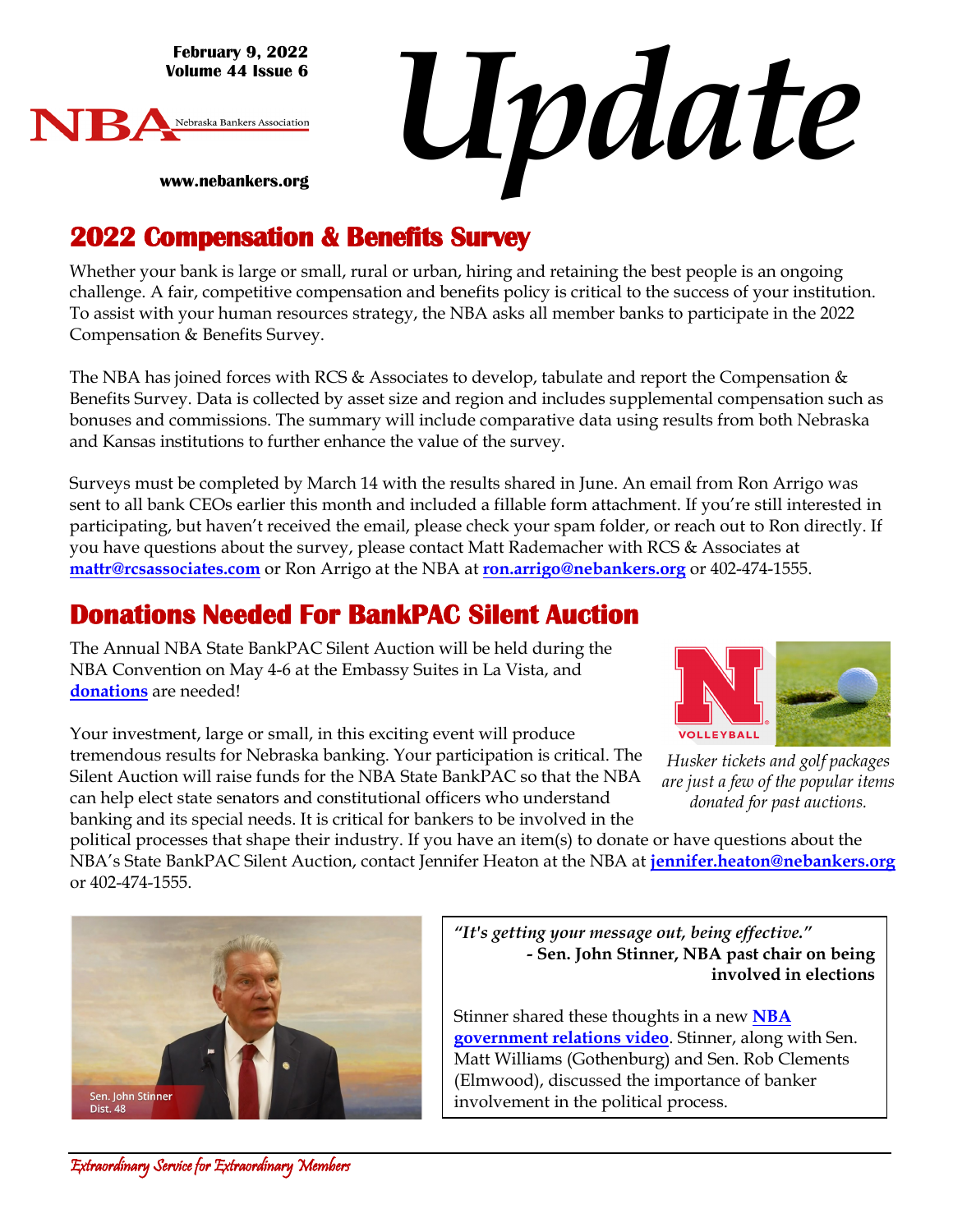### **PPP Borrowers May Request Review of Partially Forgiven Loans**

The Small Business Administration (SBA) will allow Paycheck Protection Program (PPP) loan recipients to request a loan review by the SBA when the lender determines that the borrower is entitled to only partial forgiveness of the PPP loan. Under a procedural notice issued by the SBA, when a lender receives a forgiveness remittance from the SBA on a loan where only a portion of the PPP loan was forgiven, the lender must inform the borrower that it has 30 calendar days to seek, through the lender, an SBA loan review of the lender's partial approval decision. The SBA retains discretion to accept or deny the borrower's request to review the loan. If the SBA selects the loan for review, the loan is not deferred, and the borrower must continue to make payments on the remaining balance of the loan.

In addition, the SBA advised that by Feb. 26, lenders must notify all of their borrowers of loans, which had previously had received a partial forgiveness decision, that they have 30 calendar days to seek an SBA loan review of the lender's partial forgiveness decision.

**[Read the Procedural Notice](https://www.sba.gov/document/procedural-notice-5000-827666-sba-loan-reviews-paycheck-protection-program-lender-partial-approval-forgiveness-decisions)**

## **FDIC's Gruenberg Outlines 2022 Priorities**

Following the departure of Jelena McWilliams, Acting Chairman Martin Gruenberg provided a roadmap for the Federal Deposit Insurace Corporation's (FDIC) 2022 priorities. Gruenberg identified five primary focus areas for the FDIC in 2022: "strengthening and enhancing" the Community Reinvestment Act (CRA) through an interagency process "in the near future;" addressing the financial risks posed by climate change; reviewing the bank merger process, which according to Gruenberg hasn't been addressed in 25 years; evaluating crypto-asset risk to determine the extent to which banking organizations can safely engage in crypto-asset-related activities; and implementing the capital framework commonly known as "Basel IV," which was delayed due to the pandemic. Gruenberg noted, "All of these priorities will require close collaboration among the federal banking agencies." **[Learn More](https://www.fdic.gov/news/press-releases/2022/pr22015.html)**

### **OCC Workshops for Community Bank Directors**

The Office of the Comptroller of the Currency (OCC) announced a series of virtual workshops for boards of directors of community national banks and federal savings associations. The examiner-led workshops will cover risk governance, credit risk, operational risk and directorship success. **[Learn More](https://occ.gov/news-issuances/news-releases/2022/nr-occ-2022-11.html)**

### **FDIC Research on Bank Technology and PPP Loans**

According to a new study from FDIC, technology-intensive banks made the highest number of PPP loans. Researchers found investments in technology enhanced banks' reach of borrowers. **[Learn More](https://www.fdic.gov/analysis/cfr/working-papers/2022/cfr-wp2022-02.pdf)**

## **ABA Comments on FinCEN Beneficial Ownership Registry**

The American Bankers Association (ABA) provided comments on the Financial Crimes Enforcement Network (FinCEN) proposed rule for a beneficial ownership registry. The ABA recommended steps to reduce the reporting burden caused by the requirements. The ABA noted that, because the proposed rule is the first of three planned rules, it is difficult to determine how the rule's requirements fit with a bank's responsibilities.

**[Read the Letter](https://www.aba.com/advocacy/policy-analysis/letter-to-fincen-on-boi-2022?)**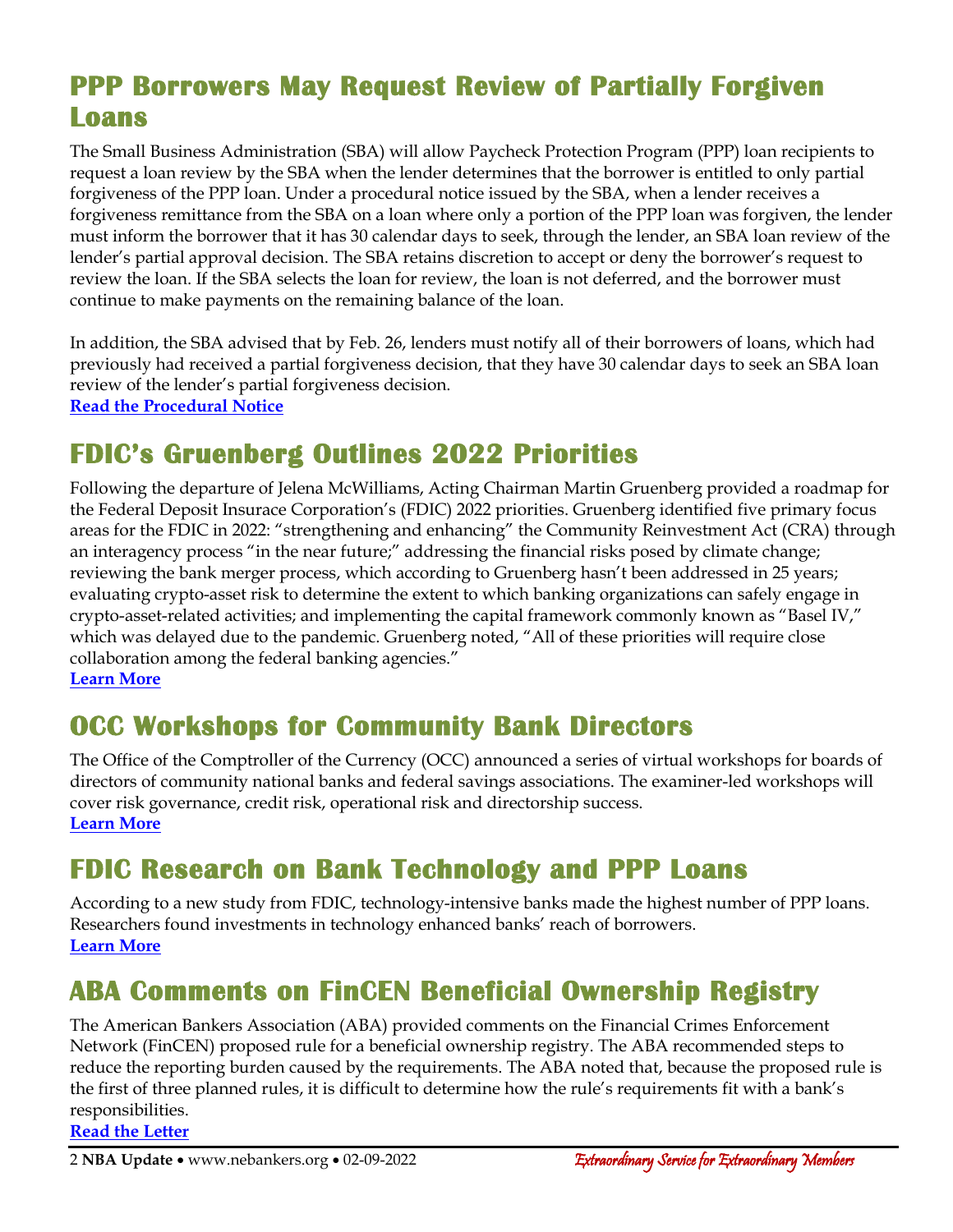### **Upcoming Events**

- **Feb. 14-15** IRA Essentials, Virtual
- **Feb. 16-17** Advanced IRAs, Virtual
- **Feb. 18** HSA Frontline Fundamentals, Virtual
- **Feb. 23-24** Principles of Banking Virtual Seminar
- **Feb. 24** Demystifying Cryptocurrency: Part 2 Regulation & Risk Webinar
- **Feb. 27 – March 2** Bank Executive & Directors Conference, O'ahu, HI
- **March 15-16** Supervisor Boot Camp, Lincoln, NE
- **March 29-30** Tri-State Human Resources Conference, Overland Park, KS
- **April 5-6** Spring Agri-Business Conference, Kearney, NE

To register and see the complete event schedule, visit the **[NBA Event Calendar](https://web.nebankers.org/events)**.



The **[NBA's Demystifying Cryptocurrency](https://web.nebankers.org/events/DemystifyingCryptocurrency%20Part%202%20%20Regulation%20%20Risk%20Webinar-11759/details)** series continues on Feb. 24 with a webinar on regulation and risk. An April 18 webinar will cover the use case for cryptocurrency in banking.

Attendees of the Nov. 3, 2021, in-person workshop can register for the two upcoming webinars for no additional fee.

## **NBA Foundation Scholarship Deadline Approaching**

Monday, Feb. 14 is the deadline for students to apply for the **NBA [Foundation scholarship](https://www.nebankers.org/foundation-scholarship-app.html)**. Up to 10 students may receive a \$2,000 scholarship for the 2022-2023 academic year.

To be eligible for a scholarship, the student must be a full-time junior or senior pursuing a business-related degree at one of the Nebraska state or privately-funded colleges or universities (excluding the University of Nebraska campuses) and have a minimum GPA of 3.0.

Please share this opportunity with potential applicants in your bank or community.

# **[Scholarship](https://www.nebankers.org/foundation-scholarship-app.html)  Application**



*Four of the 2021 scholarship recipients attended last year's NBA Convention Lite. This year's scholarship recipients will be honored at the NBA Annual Convention in May.*

For more information, contact Kara Heideman at the NBA at **[kara.heideman@nebankers.org](mailto:kara.heideman@nebankers.org)** or 402-474-1555.